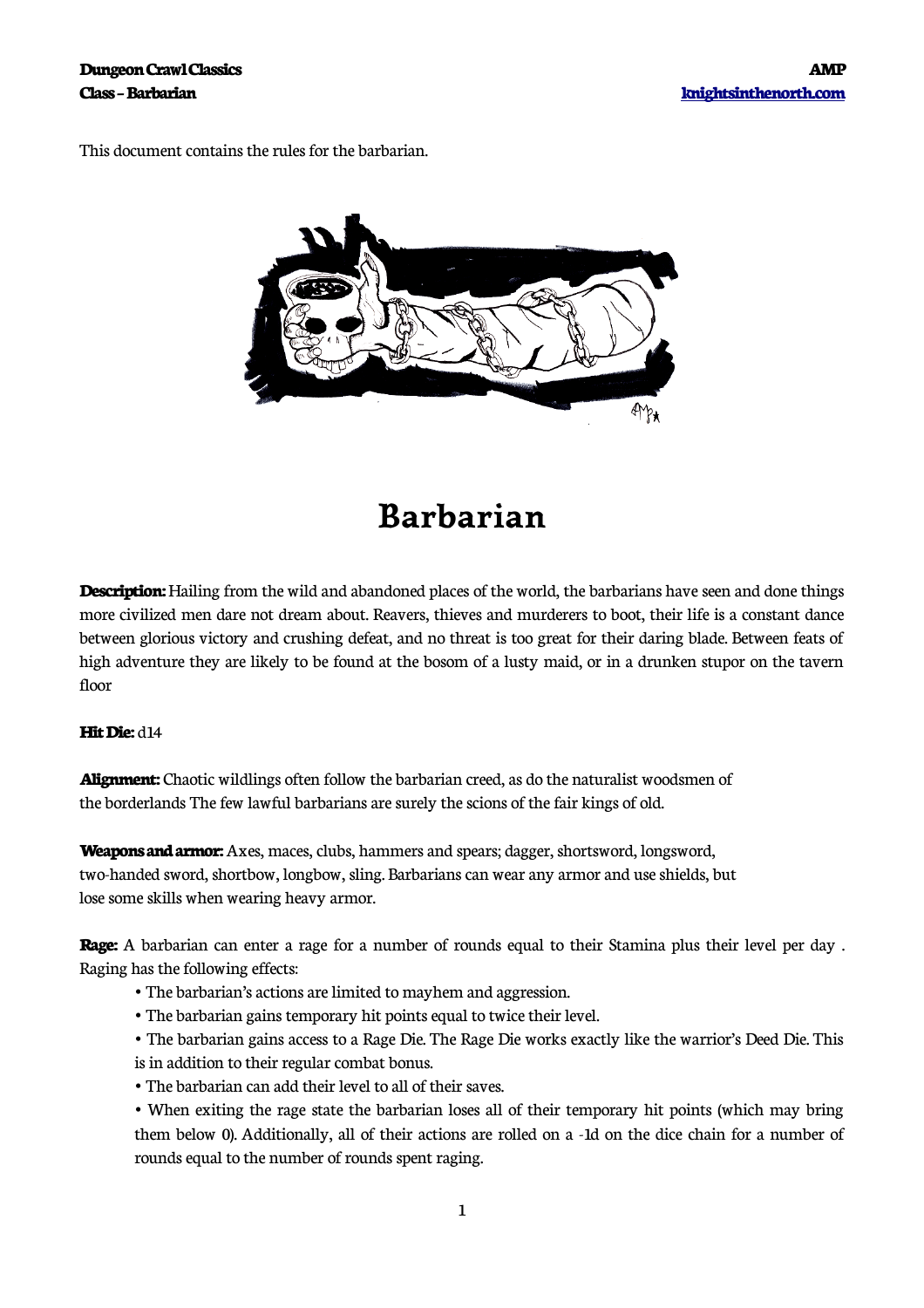Light feet: When wearing light or no armor, the barbarian has a movement range of 40'.

**Feral Reflexes:** When wearing light or no armor, the barbarian adds double their class level to their initiative rolls.

**Sneak Silently & Hide in Shadows:** A barbarian gains access to the aforementioned Thief abilities, see table below. Note that armor check penalties apply as normal.

**Find traps:** A barbarian has keen senses, and can Find Traps as a Thief, see table below. A Barbarian does not use tools to find traps, and more intricate and hidden contraptions may escape their notice (Judge's discretion).

**Climb Sheer Surfaces:** Physically adept, the barbarian can Climb Sheer Surfaces as a Thief, see table below. They require no tools for this, relying entirely on their magnificent physical prowess instead.

**Animal Empathy:** Their feral nature allows the barbarian to commune with animals with uncanny skill. This ability can be used to command, woo or frighten animals. Friendly targets are likely to comply easily, while hostile or suspicious targets receive a Will save against the barbarian's result. See table below.

**Boasting:** In social situations, the barbarian knows how to look big. In these circumstances the barbarian adds their Rage die to their social roll.

| <b>TABLE A: Barbarian advancement</b> |               |                 |                 |                                  |                   |      |            |      |  |  |  |  |
|---------------------------------------|---------------|-----------------|-----------------|----------------------------------|-------------------|------|------------|------|--|--|--|--|
| <b>Level</b>                          | <b>Attack</b> | <b>Rage Die</b> | <b>Crit Die</b> | <b>Crit Table</b>                | <b>Action Die</b> | Fort | <b>Ref</b> | Will |  |  |  |  |
| 1                                     | $+0$          | $+d3$           | d14             | $\mathop{\mathrm{III}}\nolimits$ | d20               | $+1$ | $+1$       | $+0$ |  |  |  |  |
| $\mathcal{Q}$                         | $+0$          | $+d4$           | d16             | $\rm III$                        | d20               | $+1$ | $+2$       | $+0$ |  |  |  |  |
| $\mathcal{S}_{\mathcal{S}}$           | $+1$          | $+d5$           | d20             | $I\!V$                           | d20               | $+2$ | $+2$       | $+1$ |  |  |  |  |
| $\overline{4}$                        | $+1$          | $+d6$           | d24             | ${\rm IV}$                       | d20+d14           | $+2$ | $+3$       | $+1$ |  |  |  |  |
| $\mathcal{S}_{0}$                     | $+2$          | $+d7$           | d30             | IV                               | $d20+ d16$        | $+3$ | $+3$       | $+2$ |  |  |  |  |
| $\epsilon$                            | $+2$          | $+d8$           | d30             | $\mathbf V$                      | $d20+ d16$        | $+3$ | $+4$       | $+2$ |  |  |  |  |
| $\overline{z}$                        | $+3$          | $+d9$           | 2d20            | $\mathbf{V}$                     | $d20 + d20$       | $+4$ | $+4$       | $+2$ |  |  |  |  |
| 8                                     | $+3$          | $+d10$          | 2d20            | $\mathbf V$                      | d20+d20           | $+4$ | $+4$       | $+3$ |  |  |  |  |
| $\mathcal{G}$                         | $+4$          | $+d11$          | 2d24            | $\mathbf V$                      | d20+d20+d14       | $+5$ | $+5$       | $+3$ |  |  |  |  |
| 10                                    | $+4$          | $+d12$          | 2d24            | $\mathbf V$                      | d20+d20+d16       | $+5$ | $+5$       | $+3$ |  |  |  |  |

**Unlettered:** Barbarians cannot read: it is not in their nature to care for such weak things.